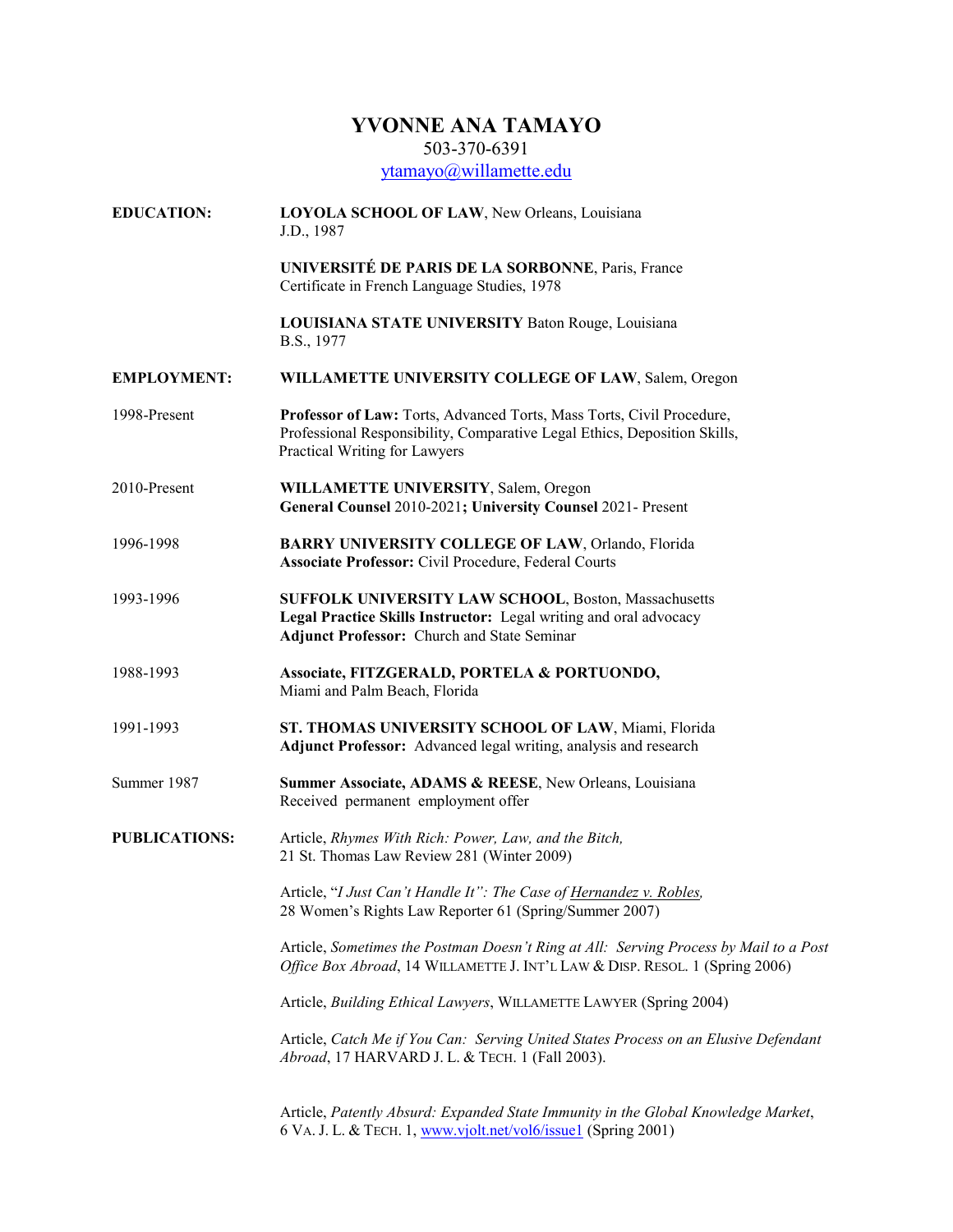|                                           | Article, Are You Being Served?: E-Mail and (Due) Service of Process, 51 S.C. L. REV. 2<br>(Winter $2000$ )                                          |
|-------------------------------------------|-----------------------------------------------------------------------------------------------------------------------------------------------------|
|                                           | Article, Defining the Practice of Law in the 21st Century, THE PROFESSIONAL LAWYER<br>(2000 Symposium Issue)                                        |
|                                           | Article, Literal Silencing/Silenciando La Lengua, 53 U. MIAMI L. REV. 5 (July 1999)                                                                 |
|                                           | Article, Who? What? When? Where?: Personal Jurisdiction and the World Wide Web, 4<br>RICHMOND J. L. & TECH. 3, www.richmond.edu/~jolt (Spring 1998) |
|                                           | Article, Official Language Legislation: Literal Silencing/Silenciando la Lengua, 13<br>HARVARD BLACKLETTER JOURNAL 107 (1997)                       |
|                                           | Article, Sex, Sectarians and Secularists: Condoms and the Interests of Children, 29 IND.<br>L. REV. 3 (1996)                                        |
|                                           | Article, Sexuality, Morality and the Law: The Custody Battle of a Non-Traditional<br>Mother, 45 SYRACUSE L. REV. 2 (1994)                           |
| <b>Essays and</b><br><b>Book Reviews</b>  | Essay, Cubans Without Borders: Finding Home, 55 U. FLA. L. REV.1 (January 2003)                                                                     |
|                                           | Essay, Doing Good While Doing Well in the Twenty-First Century: One Cuban's<br>Perspective, 70 FORDHAM L. REV. 1913 (April 2002)                    |
|                                           | Book Review, Douglas Branson, Forensic Social Work: Legal Aspects of Professional<br>Practice, 6 BIMONTHLY REVIEW OF LAW BOOKS 1 (1995)             |
|                                           | Book Review, Gerald Lopez, Rebellious Lawyering: One Chicano's Version of<br>Progressive Law Practice, 5 BIMONTHLY REVIEW OF LAW BOOKS 3 (1994)     |
| <b>PROFESSIONAL</b><br><b>ACTIVITIES,</b> | Board Member, Salem Health Foundation, 2021- present                                                                                                |
| <b>MEMBERSHIPS</b><br><b>AND AWARDS</b>   | Guest Lecturer in Law, Street Law Program, Barbara Roberts High School<br>Salem, Oregon 2006-present                                                |
|                                           | Guest Lecturer in Comparative Legal Ethics,<br>WUCL China Program, Shanghai, Summer 2009                                                            |
|                                           | Appointed Member, LSAC Finance & Legal Affairs Committee,<br>2008-2010                                                                              |
|                                           | Recipient, Jerry Hudson Award for Excellence in Teaching, 2006                                                                                      |
|                                           | Appointed Member, Oregon State Bar Legal Ethics and Disciplinary Committee,<br>2005-present                                                         |
|                                           | Appointed Member, ABA Center for Professional Responsibility<br>Standing Committee on Professionalism, 2004-2007                                    |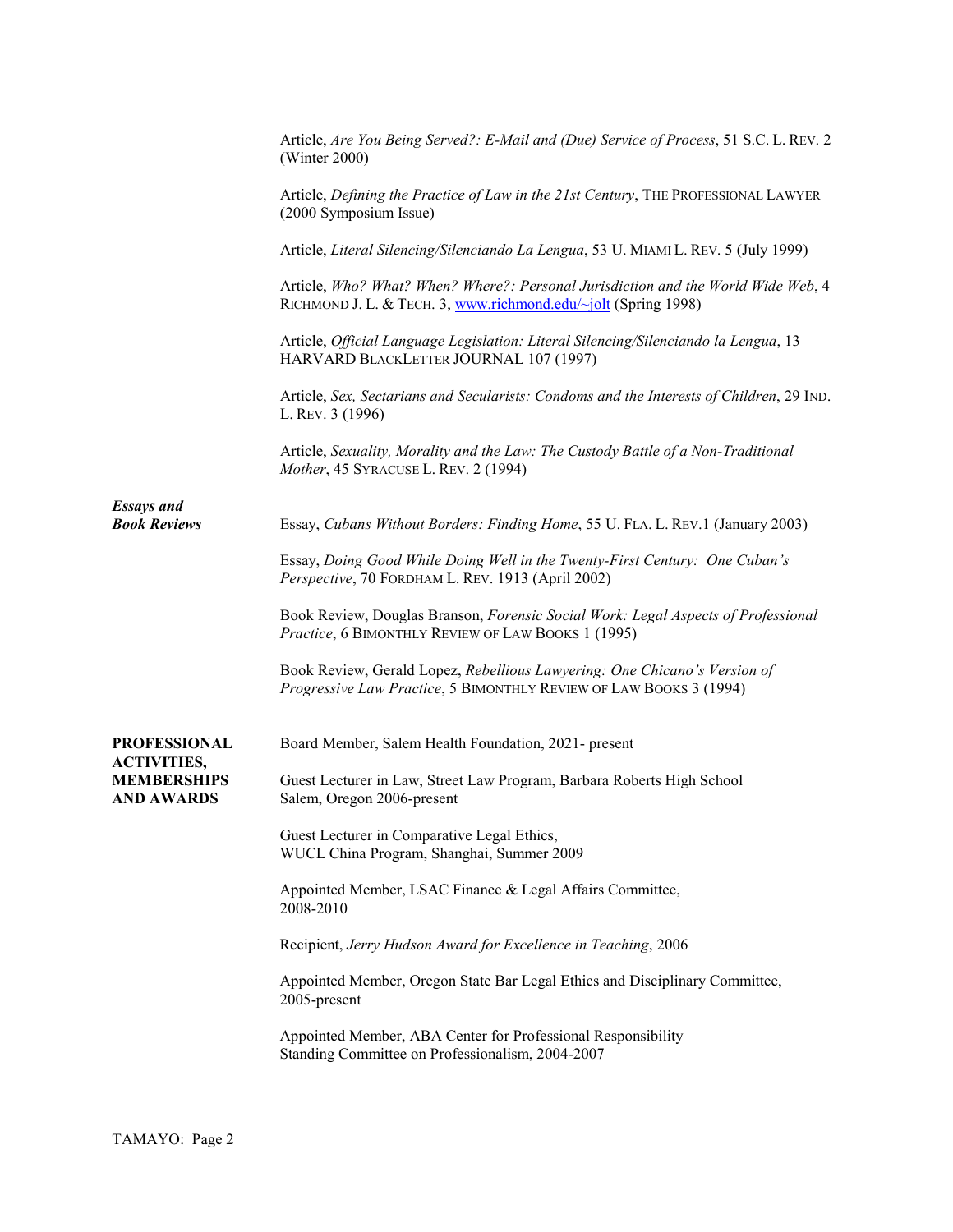Appointed Member, LSAC Misconduct & Irregularities Committee, 2004-2008

Paper Presentation, Section on Professional Responsibility, AALS Mid-Year Meeting, June 2004

Re-Elected Member, AALS Section on Professional Responsibility Executive Committee, 2003-2004

Panel Moderator, "Ethics of Decisional Independence and Accountability", Oregon Association of Administrative Law Judges Conference, November 2002

Panel Moderator, "Disgorgement of Fees", ABA National Conference on Professional Responsibility, Vancouver, B.C., May 2002

Colloquium Participant, "What Does It Mean to Practice Law 'In the Interests of Justice' in the Twenty-First Century?", Louis Stein Center Legal Profession Colloquium, Fordham University School of Law, November 2001

Panelist, "Cubans Without Borders", LatCrit VI Symposium, University of Florida Levin College of Law, April 2001

Executive Committee, AALS Section on Professional Responsibility, 2001-2004

Moderator, "Can a Good Lawyer be a Good Person?: Can a Good Person be a Good Lawyer?," Second Annual Seminar on the Health and Future of the Profession, Willamette University College of Law, August 2000

Moderator, "Unauthorized Practice of Law: What Does it Mean in the 21<sup>st</sup> Century?," ABA National Conference on Professional Responsibility, June 2000

Panelist, "First Annual Seminar on the Health and Future of the Profession," Willamette University College of Law CLE, August, 1999

Paper Presentation, "Silence, Secrets, and the Law," AALS Annual Meeting, Law and Humanities Section, 1998

Recipient, *Teacher of the Year Award*, 1998

Paper Presentation, "New Approaches to Comparative and Foreign Law," Conference, University of Utah College of Law, October 1996

Paper Presentation, "Becoming Whole: Serving Our Communities Through Teaching, Scholarship and Activism," Southwest/Southeast Law Professors of Color Scholarship Conference, Southern Methodist University Law School, May 1996

**COMMUNITY** Volunteer, Salem Friends of Felines Rescue Group, 2005-present **SERVICE:** Anna Petersen Mayoral Campaign, 2010